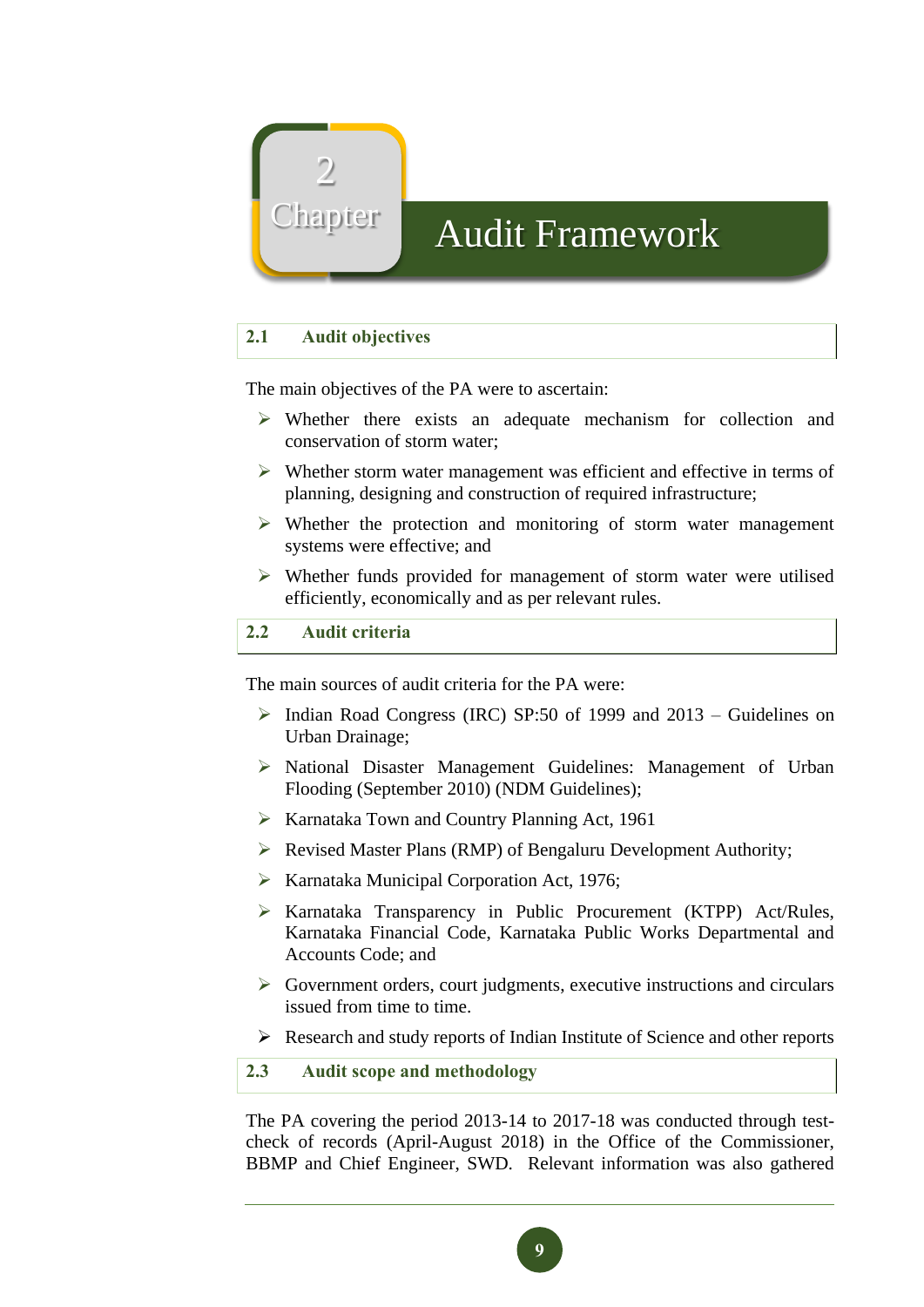from Bengaluru Development Authority (BDA), Bengaluru Water Supply and Sewerage Board (BWSSB), Karnataka State Natural Disaster Monitoring Centre (KSNDMC), Department of Revenue, Karnataka Lake Conservation and Development Authority (KLCDA).

Two valleys - Vrishabhavathi and Koramangala which included drain length of 467.10 km were selected for detailed scrutiny. Audit adopted random sampling for selection/analysis of works and conducted joint physical inspections with BBMP officers/officials along approximately 70 drains<sup>6</sup> (under the six zones of the selected two valleys) to examine the status of drains (drains were physically inspected traversing along the stretch, wherever accessible). A few illustrative videos taken during joint inspection have been included in the report at relevant places by providing the link and also the QR code for scanning.

An entry conference was held (4 April 2018) with ACS, UDD to discuss the audit objectives, scope and methodology. The results of the PA were discussed with the ACS, UDD in an exit conference held on 6 December 2018. The State Government furnished its replies on 8 January 2019. Audit verified the actions and corrective measures stated to have been initiated as per the reply during November-December 2019 and the updated position has been incorporated wherever applicable. The State Government furnished revised replies on 6 August 2020, which have also been incorporated at appropriate places.

## **2.4 Joint study on geospatial data along with Regional Remote Sensing Centre, ISRO**

Audit conducted an independent study of long term changes in land use patterns utilising geospatial inputs with technical support from Regional Remote Sensing Centre–South, Indian Space Research Organization, Bengaluru (RRSC). Geospatial technology can provide valuable inputs and tools for mapping and monitoring of natural resources. The monitoring abilities of Remote Sensing (RS), Geographical Information System (GIS) and Global Positioning System (GPS) technologies are valuable for the tracking of dynamics of land use over a period of time.

The aim of the study was to understand the potential application of geospatial and collateral data for generation of inputs for audit. Time series maps were generated using geospatial and ancillary data to analyse significant land use changes covering Koramangala and Vrishabhavathi valleys (out of four valleys).

#### **Methodology adopted for the study**

 $\overline{a}$ 

Spatial databases containing building foot prints, road network, lakes, drainage network and sewer lines in vector format obtained from BBMP, BDA and other departments were used for the analysis. The spatial information about natural and artificial features was created/updated to create time series data of lakes, drains, roads, buildings, vegetation and open land layers. These were analysed to understand the changes in land use patterns.



<sup>6</sup> In addition, few unmapped drains were also inspected.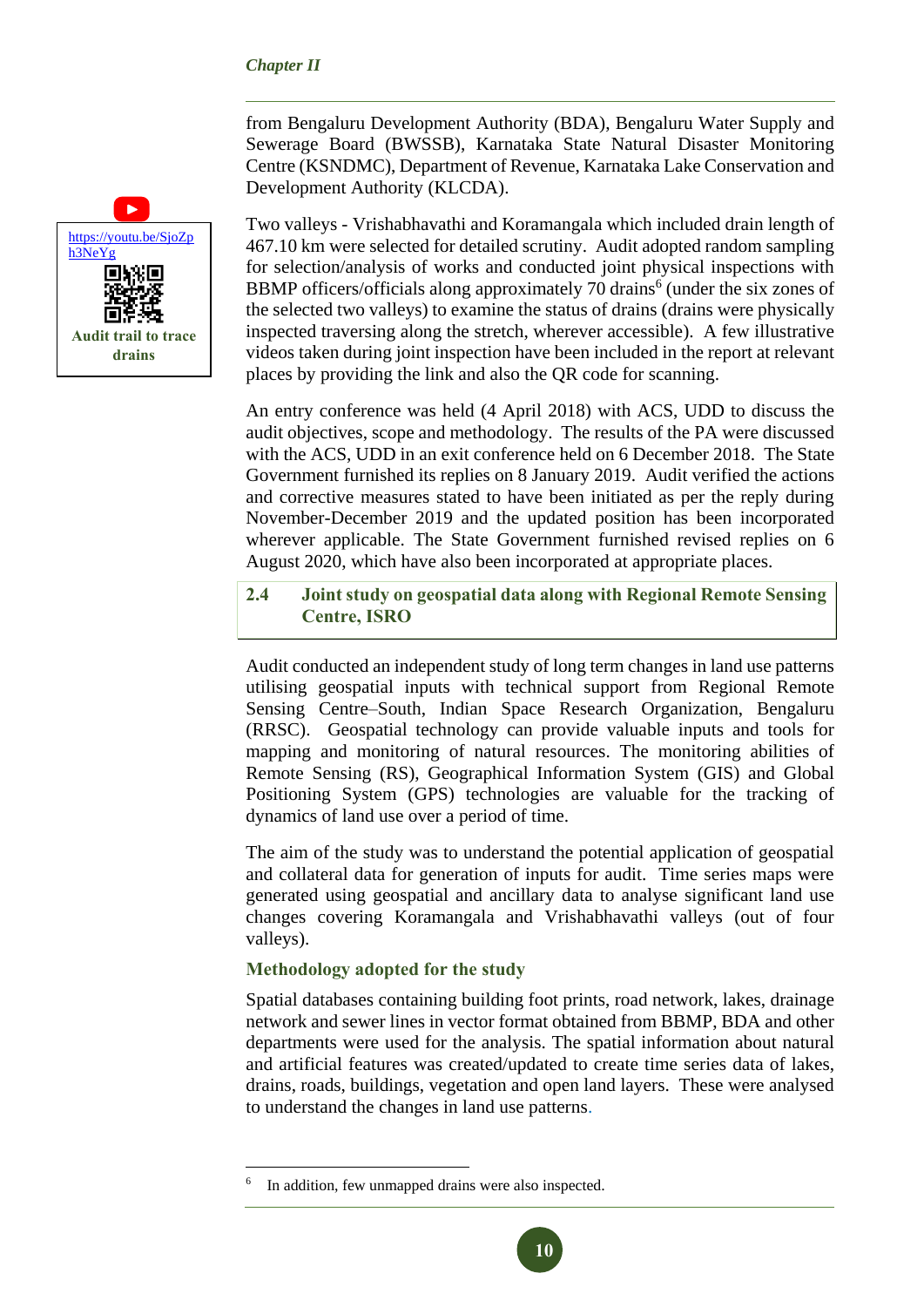The work was done by way of superimposition of Satellite Images of 1960 (Corona imagery), 2008 satellite imagery and 2016/2017 satellite imagery and identifying and quantifying the changes in land use and land cover. Shape files (.shp files) of natural and artificial feature layers - built up layer, roads layer, lakes and tanks layer, drainage network layer and open lands layer were created/updated. Details of counts, lengths and areas of these features were generated by way of summaries and statistics of the geospatial features using tools available in the ArcGIS. During this study, several points for joint inspection were identified from the imagery such as drains existing but not shown in departmental maps, possibility of mixing of sewage lines and storm water drains *etc*. The time series data of land use changes were prepared from the layers so created for decrease in water bodies and drains, increase in impervious layer, decrease in wetlands/open lands etc., which have impacts on flooding.

**Databases**: Departmental spatial databases, High Resolution Imagery, e-Procurement database

#### **Tools**: ArcGIS

**Technical Help, hardware & software provisioning, mentorship**: Regional Remote Sensing Centre, ISRO, Bengaluru.

Field visits and joint inspections substantiated the outcomes of this study. The findings of the study are incorporated at relevant places in this Report.

## **2.5 Acknowledgement**

Audit acknowledges the cooperation and assistance extended by the State Government, BBMP, BDA, BWSSB, KSNDMC and Regional Remote Sensing Centre–South, Indian Space Research Organization, Bengaluru in conducting the performance audit.

## **2.6 Audit constraints**

Absence of complete set of records in the office of the CE, SWD of BBMP (commented at various places in the report) hampered audit analysis. Hence, the findings of the joint physical inspections documented in the form of photographs formed the basis for highlighting the impact of insufficient storm water management. The findings have been substantiated with references to various studies conducted by the Indian Institute of Science, Bengaluru, Media Reports and official tweets of the traffic department.

The State Government, in its reply, cited the continuous flow of sewage in the SWDs as the main reason for not taking up many of the activities envisaged such as ground water recharge structures, restoring interconnectivity among water bodies and drains *etc.*, which are vital for effective storm water management. It further stated that BWSSB was in the process of segregation of sewage from SWDs but did not provide the details of works taken up, the action plan drawn and proposed to be drawn to prevent mixing of sewage with storm water and the time frame within which these works would be completed. In the absence of the details of works taken up for segregation of sewage from